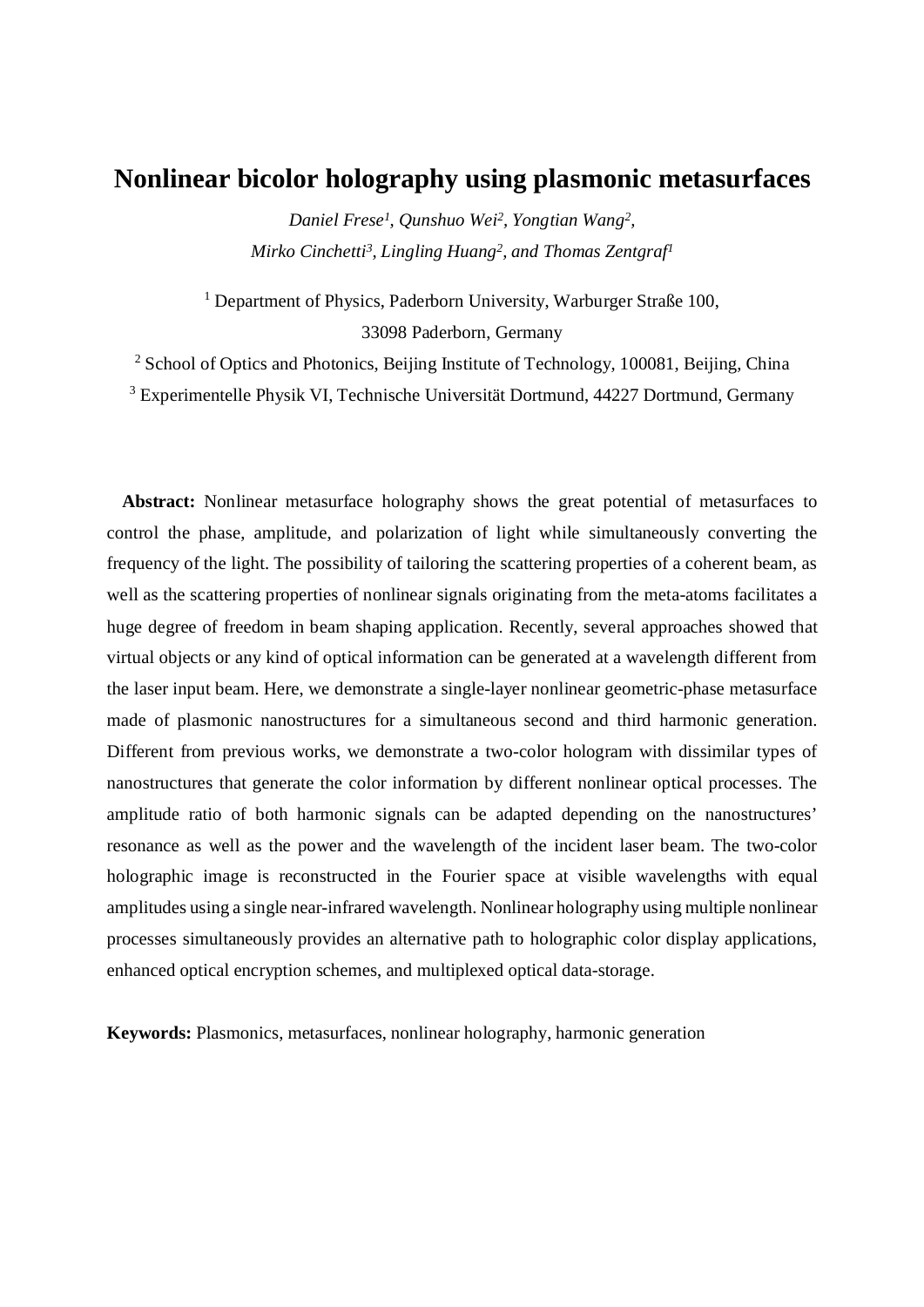#### **Introduction**

Metasurface holography became a key technology for many light shaping applications. With the invention of computer-generated holograms (CGHs) in 1966 by Brown and Lohmann<sup>1</sup>, the elaborate optical recording process of conventional holograms were extended by computational algorithms. Thus, virtual objects can now be reconstructed by a hologram using for example spatial-light modulators (SLMs)<sup>2-3</sup> or metasurfaces made of nanostructures <sup>4-5</sup>. Compared to SLMs, metasurfaces have several advantages: the information density is higher due to the subwavelength dimension of the structured meta-atoms that can be compared with a pixel of the SLM, followed by the elimination of higher diffraction orders and high image quality <sup>6</sup>. Furthermore, the subwavelength scale of the devices open-up new possibilities in integrated on-chip applications through planar fabrication technics. Alongside phase and amplitude holograms  $7-8$ , the holographic method spread out in many applications like holographic displays technologies <sup>9</sup>, metasurface imaging  $10-11$ , information processing with particular security features using chiral structures  $12-13$ , polarization optics <sup>14-15</sup>, mode shaping <sup>16-17</sup>, and quantum optics <sup>18-20</sup>. Recently, systems based on transition metal dichalcogenide (TDMC) have demonstrated that beam shaping and information processing can be realized at dimensions of atomic thickness and hybrid structures <sup>21-23</sup>.

A pursued challenge is the realization of colored holograms for holographic displays. Therefore, several techniques like the subdivision of pixels in RGB components  $24-25$ , angular dependent color holography <sup>26</sup>, and different sized silicon blocks multiplexed for the phase modulation of different wavelengths or color printing  $^{27}$  are only a few examples. These holograms require different laser sources (for instance red, green and blue) for the reconstruction of colored images. However, another possibility is to utilize nonlinear processes of particular nanostructures together with a single wavelength laser beam. For instance, based on harmonic generation processes of metaatoms, the frequency of the incident laser beam can be converted to higher orders and its response can be phase modulated  $28-30$ . Recently, nonlinear holograms based on a single nonlinear process like second harmonic generation (SHG) or third harmonic generation (THG) already show the capability in nonlinear wavefront shaping for complex image formation  $29, 31-33$ . Combined with polarization multiplexing technologies in holographic applications, the information density per unit area can be enhanced and different images can be stored in a single 2D device  $32, 34$ .

Here, we present a nonlinear metasurface hologram in the visible regime, utilizing SHG and THG simultaneously. Our holographic phase-only reconstruction scheme is based on the nonlinear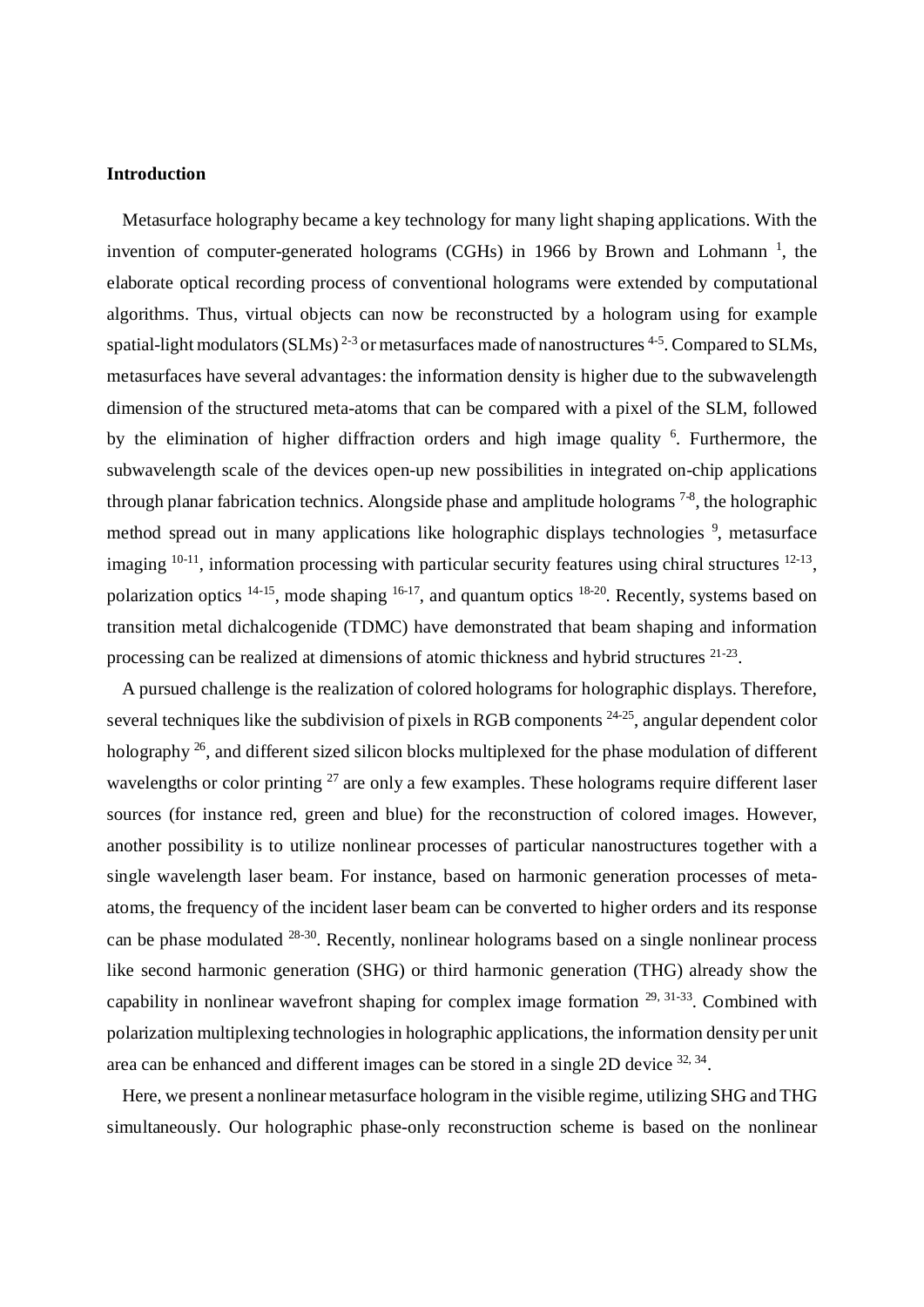Pancharatnam-Berry-phase introduced by plasmonic nanostructures. The used two- and three-fold rotation symmetric nanostructures (C2 and C3) are oriented according to the desired local phase for the second- and third-harmonic light in the cross-circular polarization state. Thus, the appearance of unwanted image fragments in the co-polarization channel can be avoided by additional polarization filtering. The hologram can be reconstructed using a single-wavelength near-infrared laser beam. An important part of the metasurface design is that the nonlinear responses of the second and third-order have in general different strength and dependence of the incident electric light field. Therefore, we show that the design can be adapted to enable nonlinear hologram reconstruction with equal amplitude distributions for second and third harmonic generation simultaneously. By choosing the same number of C2 and C3 antennas, the highest information density per area is achieved. Our approach offers an alternative way to conventional color holography.

### **Metasurface design and working principle**

With our work, we demonstrate a bicolor nonlinear metasurface hologram with equal intensities of phase-modulated second and third harmonic sources, as illustrated in Figure 1. The metasurface, consisting of periodically arranged gold nanostructures, carries the encoded images of a tree and a house with different colors. The images are reconstructed in the visible spectral range when the meta-hologram is illuminated with near-infrared light. The image colors red and blue correspond to the second and third-order process, respectively, arising from the two different meta-atom types. For full phase range coverage of the converted light in the desired polarization channel, we designed and fabricated a metasurface based on the geometric Pancharatnam-Berry phase. When illuminated with circularly polarized light, spatially varying meta-atom rotations can introduce a 0 to  $2 \pi$  phase shift in the linear and nonlinear regime, depending on the meta-atom rotation symmetry and its orientation angle  $\theta$  with respect to the lab frame. For the desired harmonic generation processes, we consider the selection rules for harmonic processes based on the macroscopic nonlinear material polarization, which holds in a good approximation for plasmonic nanostructures <sup>35</sup>. For instance, a single m-fold rotation symmetric meta-atom supports harmonic generations of the order  $n = l(m \pm 1)$ , where *n* is the harmonic order, *l* an arbitrary integer and  $m$  the rotation symmetry of the meta-atom. Such type of meta-atoms belongs to the cyclic group and are conventionally named  $Cm$  for  $m$ -fold rotation symmetry. To realize a nonlinear colored hologram in the circular cross-polarization channel, we select the C2 and the C3 symmetry. The optical excitation of these nanostructures and the fundamental principle of continuous phase control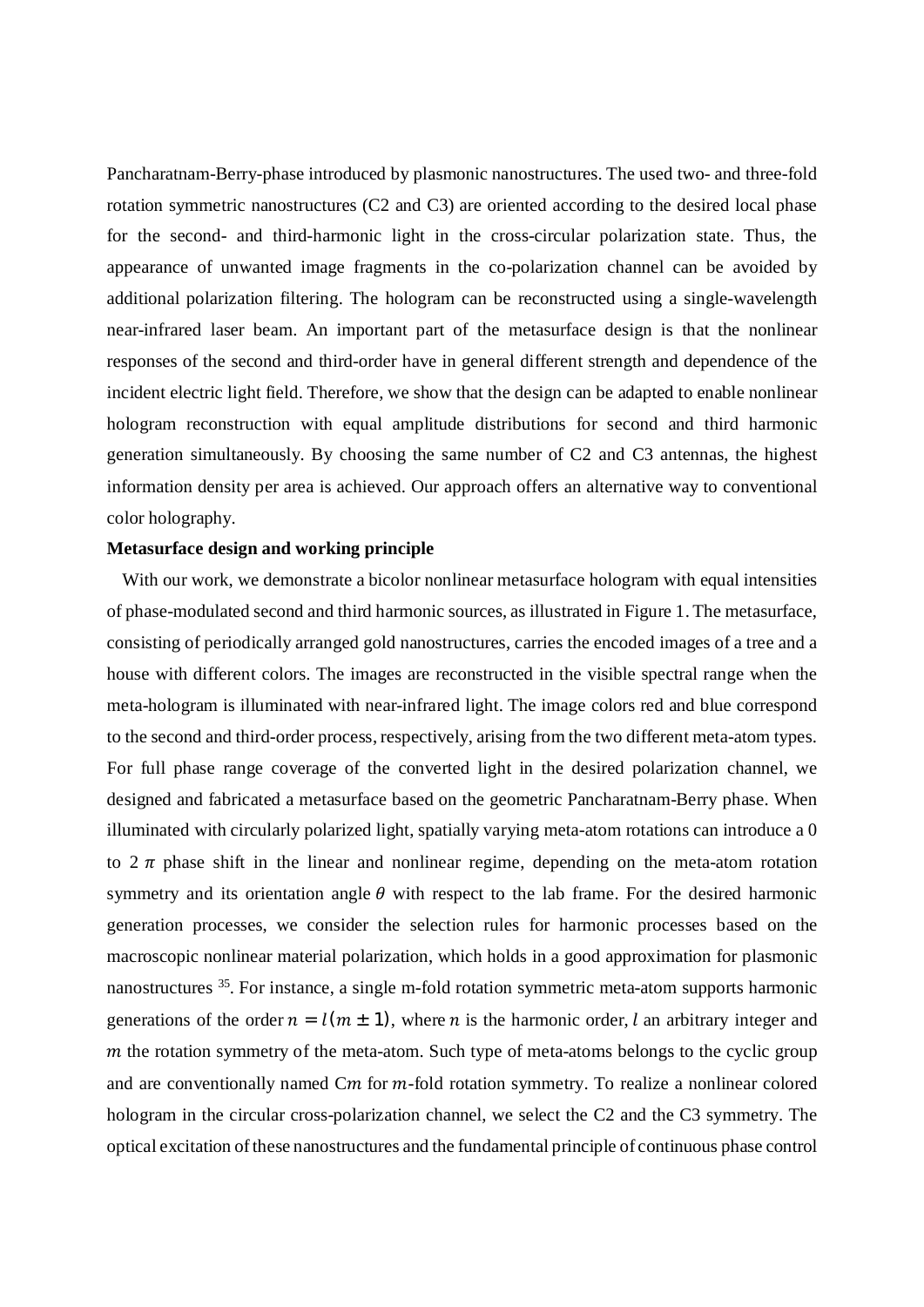of nonlinear signals originating from them are theoretically described and experimentally verified previously 30, 35. In general, the introduced cross-polarized SHG phase of a C3 meta-atom rotated by the angle of  $\theta$  is  $\varphi_{SHG,C3} = -\sigma 3\theta$ , while for THG of a C2 meta-atom it is  $\varphi_{THG,C2} = -\sigma 4\theta^{30}$ <sup>31</sup>. The parameter  $\sigma = \pm 1$  indicates the handiness of the incident laser beam (left or right circularly polarized), respectively. Utilizing these two types of meta-atoms within a single metasurface, a two-colored hologram based on second and third harmonic generation is realized.

An important factor in designing a nonlinear colored hologram based on different harmonic processes is the strength of the different harmonic signals. If both nonlinear processes can be tuned to the same order of magnitude, applications can benefit from harmonic multiplexing technologies, for example in nonlinear holography and optical information processing. For a nonlinear colorhologram, we desire for example equal amplitudes for both colors. By consideration of the power series of the meta-atoms material polarization <sup>36</sup>, one can find that each nonlinear process of the order *n* depends on the susceptibility  $\chi_n(\omega)$  and scales with the electric field  $E(\omega)$  of the incident laser light with the  $n$ -th power. Thus, to generate a balanced nonlinear multi-harmonic metasurface hologram based on different harmonic generations, generally, three parameters can be adjusted: the power of the incident light field, the resonance frequency  $\omega_{\text{res}}$  of the different involved plasmonic meta-atoms (which influences  $\chi_n(\omega)$ ), and the filling ratio of the different meta-atom types. A passive way to influence the imaged signal strength is the usage of color filters to attenuate signal components to the desired value. In our case, we actively tune the three parameters, so that  $\chi_2^{C3}(\omega)E^2(\omega) \approx \chi_3^{C2}(\omega) E^3(\omega)$ , while  $\chi_2^{C3}(\omega)$  is the susceptibility of the C3 meta-atoms,  $\chi_3^{C2}(\omega)$ the susceptibility of the C2 meta-atoms.

Furthermore, to encode a two-colored Fourier hologram into the two-antenna-type metasurface, we use the modified parallel iterative Gerchberg-Saxton algorithm, which can obtain an optimized phase-only hologram with arbitrary pixel arrangements  $^{27}$ . In our design, the same number of C2 and C3 meta-atoms are allocated arbitrarily on the metasurface whereas their orientation angles  $\theta$ with respect to the lab frame record the phase information  $\varphi_{SHG,C3}(\theta)$  and  $\varphi_{THG,C2}(\theta)$  of each hologram. Note, that in our case of a square lattice of meta-atoms, we end up with a square array of spatially distributed rotation angles. According to the nonlinear Pancharatnam Berry-phase, the rotation angles of the C2 and C3 antennas enable a continuous  $2\pi$  phase coverage for both nonlinear signals. Parallel iterative loops between the two Fourier holograms and the target images of two different harmonic signals are constructed independently via the Fourier transform propagating function. Considering the chosen arrangements of different structures, our algorithm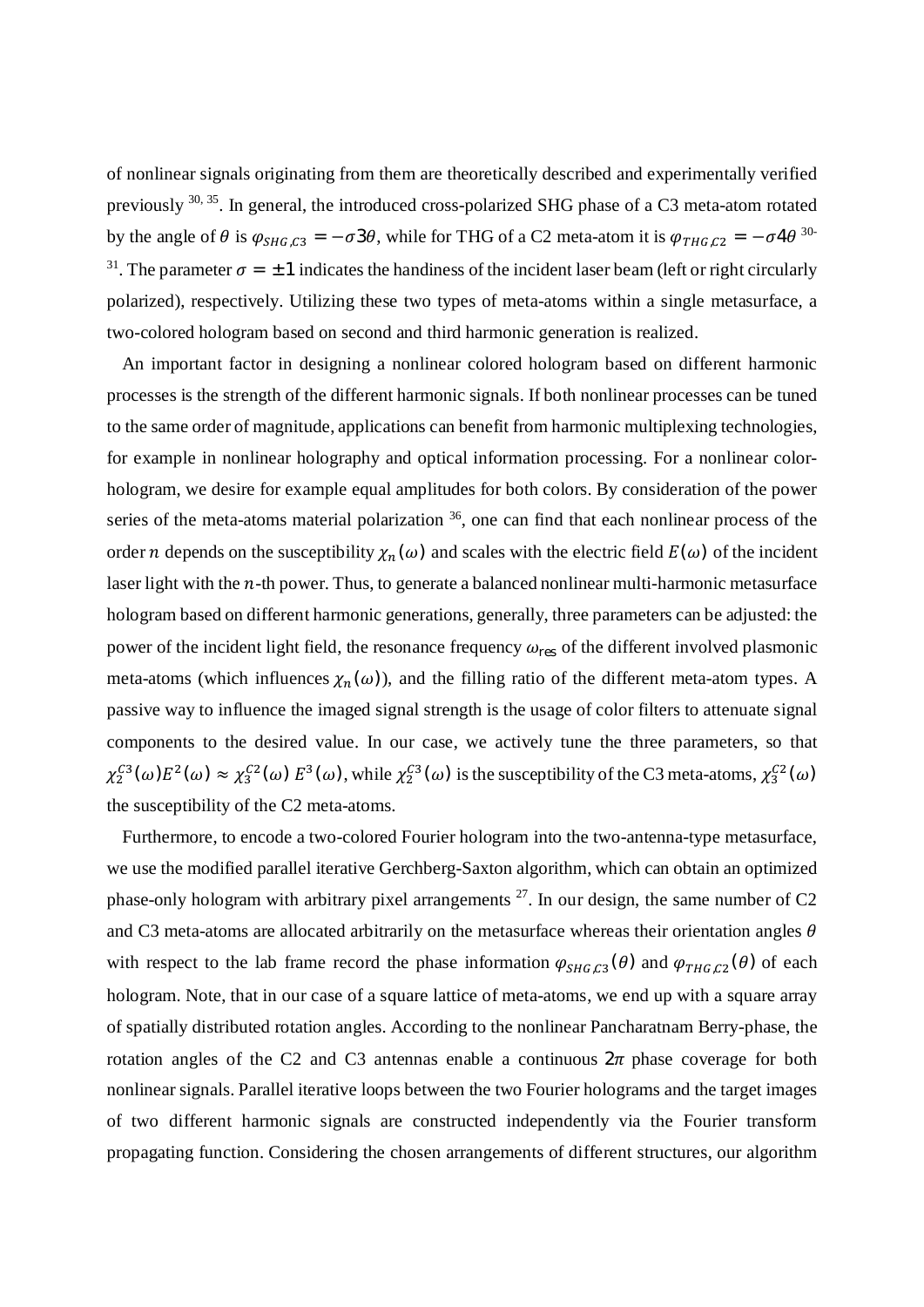only retains the phase distributions within the irregular shapes while setting the amplitude and phase to be zero at the other regions. Because each sub hologram is optimized to the shape of the corresponding arrangements, different target images can be reconstructed with good wavelength selectivity and high quality while the crosstalk can be avoided to the largest extent.

The localized plasmon-polariton resonance of both structures is tailored by the antenna geometries. Therefore, we simulated the transmittance of different C2 and C3 structures with periodic boundary conditions using the finite-difference time-domain (FDTD) method, to find structure dimensions, which result in a localized plasmon-polariton resonance at about 1300 nm (Fig. 3A, dashed lines). For the nanoantenna material properties, we choose the optical constants of gold by Johnson and Christy<sup>37</sup> and the refractive index  $n = 1.4$  for the substrate. In general, the period of the metasurface array should be smaller than the wavelengths involved, to avoid diffraction effects. However, the minimum unit cell size is limited by the dimensions of the nanoantennas themselves, as well as a minimum distance to avoid coupling between the nearest neighbors. As a compromise, we chose a 500 nm period to avoid diffraction of the fundamental and SHG wavelength. For the THG, the image should also appear in the first diffraction order, which is outside the NA of our microscope objective.

Experimentally, the linear transmission of the fabricated metasurface is measured with a Fouriertransform infrared spectrometer. The C2 only (blue) and C3 only (red) structures have been investigated separately to check the plasmon-polariton resonance of the fabricated structure (Fig. 2A). Compared to the simulation, the spectral position of the fabricated structures' resonance is slightly blue-shifted due to fabrication tolerances. However, the desired overlap of the C2 structures' resonance and the C3 structures' resonance is determined. After the combination of the two kinds of structures into a single metasurface, a single resonance dip (black) appears with a minimum at about 1260 nm and a transmission amplitude between the blue and red curves (Fig. 2A). In the ideal case, the transmission of the hologram is equal to the arithmetic mean of the C2 only and C3 only fields, if the hologram consists of an equal amount of both meta-atoms. Slight deviations can arise from fabrication tolerances and weak coupling between the meta-atoms.

The design parameters and the linear transmission of the metasurface are shown in Figure 2B. The fabricated metasurface consists of gold nanoantennas placed on a glass substrate. The fabrication is based on e-beam lithography. First, the meta-structure is written on a photoresist using an electron beam. After development, a 2-nm-thick chromium layer as an adhesion layer is deposited, followed by 30 nm of gold. After a lift-off process, only the written areas remain and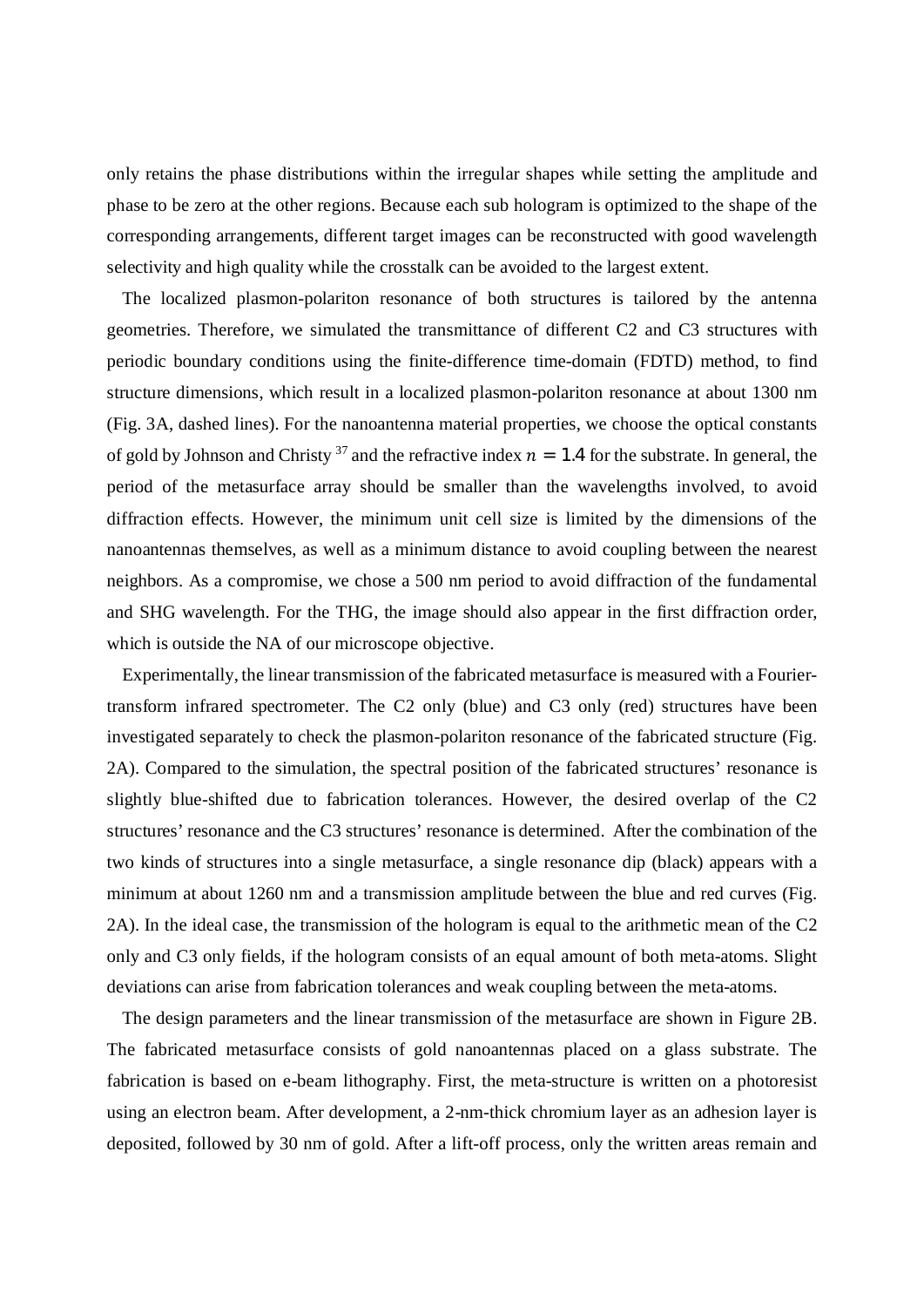form the metasurface. The fabricated C2 meta-atoms have an arm-length of 310 nm and the C3 meta-atoms of 170 nm. The hologram consists of 400 by 400 pixels with a unit cell size is 500 nm times 500 nm (Fig. 2B). Thus, the pixel density is  $\frac{1}{2} \cdot \frac{1}{500}$  $\frac{1}{500 \text{ nm}}$  = 25400 ppi for C2 and C3 metaatoms. A scanning electron microscopy (SEM) image with the randomly distributed C2 and C3 meta-atoms is shown in Figure 2C. The orientation of the meta-atoms is crucial for the stored phase information within the metasurface design, while the distribution of the meta-atoms within the lattice can be arbitrarily arranged based on the above-mentioned modified Gerchberg-Saxton algorithm.

## **Experimental results**

The following experiments are distinguished between two optical measurement systems: the imaging system and a spectrometer. The imaging system is used to reconstruct and measure the nonlinear Fourier-hologram by a camera, while the spectrograph is used to confirm the wavelength of the nonlinear signals. Since both systems are chromatic and have different spectral response functions and optical losses, we focus on the imaging system that visualizes the reconstructed hologram.

### *Reconstruction of the nonlinear hologram*

For the optical reconstruction of the metasurface hologram, we use a Titanium-Sapphire pumped optical parametric oscillator as a tunable infrared light source. The pulsed laser light (pulse length 220 fs, repetition rate 80 MHz) first passes through a linear polarizer (LP) and a quarter-wave plate  $(\lambda/4)$  to define the desired circular input polarization state (Fig. 3A). The light is focused on the metasurface using a lens  $(L_1)$  with a focal length of  $f = 200$  mm. The transmitted light is collected by a microscope objective (50x/0.42 Mitutoyo Plan Apo NIR). A heat absorption filter F1 blocks the fundamental wavelength to avoid damages to the imaging system by the high laser power. Two lenses ( $L_{2,3}$ ) with a focal length of  $f = 100$  mm in 4f arrangement are used to project the Fourierplane to the camera. A second polarizer unit consisting of a quarter-wave plate followed by a linear polarizer is used as a polarization filter for transmitting only the circularly cross-polarized light. As a camera, we use a monochrome CMOS camera, due to the low RMS readout noise of 0.9 electrons per second, which is beneficial for nonlinear measurements which are usually accompanied by weak signal strengths. At position F2, different color filters can be placed to image the SHG and the THG signals separately. If no bandpass filter is used, the SHG and THG signals are imaged simultaneously in grayscale. Figure 3B shows the calculated resulting Fourier hologram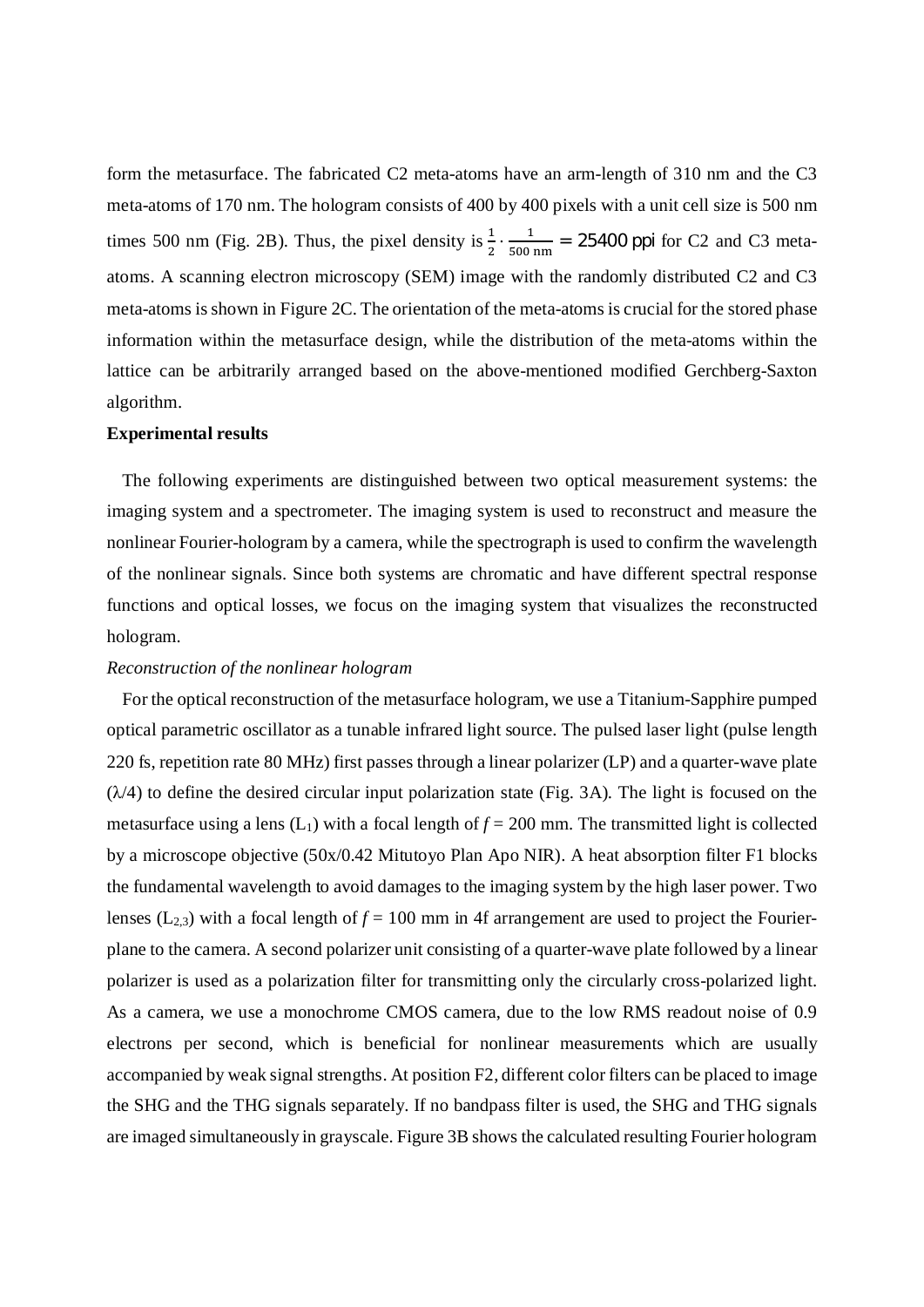image composed of both wavelengths. For better visualization, we used red for the SHG parts and blue for the THG parts of the image.

First, we reconstruct the nonlinear hologram over a wavelength range from 1240 nm to 1330 nm. The imaging range is limited by the camera's efficiency and the transmission of the optical components of the setup. Close to 400 nm, the detector's efficiency drops rapidly, as well as the transmission of the optical components. The upper limit is mainly limited by the near-infrared short pass filter, which protects the camera from the fundamental beam. Furthermore, the conversion efficiency of the plasmonic meta-atoms reduces when moving away from the resonance frequency. For probing the wavelength dependency, the laser peak power is set to 10.7 kW and the cameras' exposure time is set to 60 s. Figure 3C illustrates the SHG and THG conversion efficiency of the nonlinear hologram in dependence on the pump wavelength from 1240 to 1330 nm. The images show that the SHG parts of the image are strongest for 1240 nm and vanish for a longer wavelength (1330 nm, red dashed line), while the THG signal (blue dashed line) stays relatively constant in this wavelength range. This hints that the C2 and C3 meta-atoms show a different spectral nonlinear response, depending on the incident wavelength. We find that the SHG/THG ratio seems balanced at a wavelength of 1290 nm for the pump power of 10.7 kW, which is about 30 nm red-shifted compared to the combined holograms resonance dip shown in Figure 2A.

The reconstructed hologram for a pump wavelength of 1290 nm at 10.7 kW peak power for RCP illumination is shown in Fig. 3D. The exposure time is 270 s. If no bandpass color filter is used in front of the camera, the whole image is visible, confirming the equal signal strength of both nonlinear processes. By choosing a long-pass filter with a band edge of 550 nm, we confirm the spatial color composition that is illustrated in the simulated image (Fig. 3B). One can see, that only the SHG image appears, showing the treetop and house ground floor, as expected. In contrast, the replacement of the long-pass filter by a short-pass filter with a band edge of 500 nm, results only in the THG image. Note that for better visibility the contrast of the THG signal image is enhanced since the short-pass filter has a lower transmittance than the long-pass filter. Apparently, the different wavelengths in the image originate from the C3 and C2 meta-atoms, as they carry the correct phase information for reconstructing the different parts of the image. Hence, crosstalk originating from the combined hologram structure is not apparent. SHG originating from the C2 structures and THG originating from the C3 structures can appear due to unideal fabricated structures and surface roughness of the nanoantennas. However, these signals do not carry particular phase information but can contribute to the background signal. Furthermore, the speckle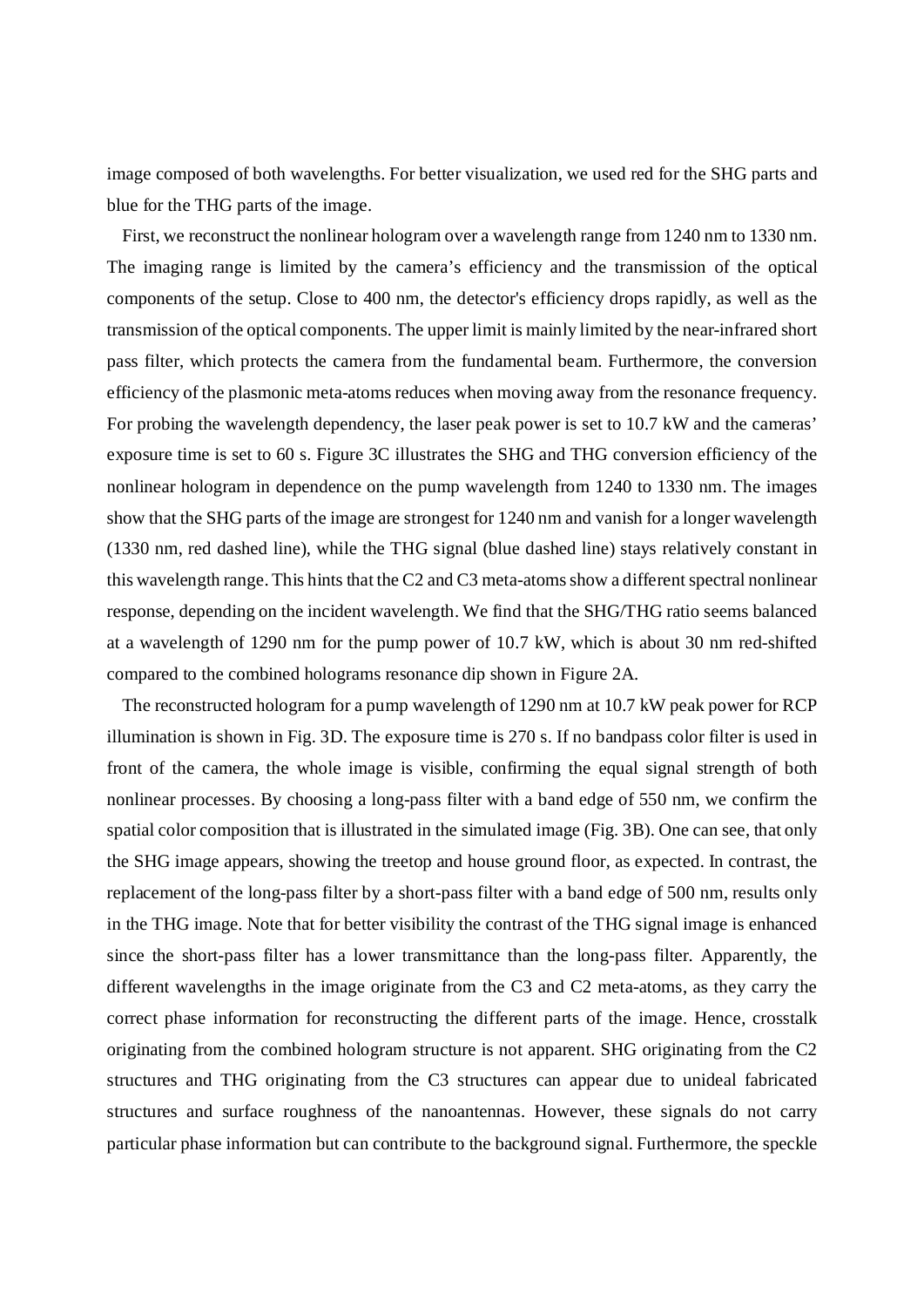noise in the holographic images can be explained by the high sensitivity of the nanoantenna size. The limited fabrication accuracy can result in phase noise, which causes deviations from the calculated hologram shown in Figure 3B. The circular background shape originates from the *k*space limit of the microscope objective in our imaging system.

## *Spectral characterization*

The spectral analysis of the SHG and THG signal is measured in the same configuration as the images (Fig. 3A), except that the camera is replaced by a spectrograph. The incident laser power is tuned from 2.7 kW to 13.3 kW at the operation-wavelength of 1290 nm with a full width at half maximum (FWHM) of 17 nm and the corresponding spectra are recorded. Figure 4A shows the spectra of the measured nonlinear signals from the metasurface hologram. The SHG signal shows a peak located at a wavelength of 645 nm with a FWHM of 7 nm while the THG signal is located at 430 nm with an FWHM of 5 nm. As expected from the different power dependencies of both harmonic processes, the third-order process scales stronger than the second-order process. From 550 nm to longer wavelengths, we find a broad background signal, which can be explained by the photoluminescence of gold nanostructures  $38$ . Further, we integrated the spectral intensities, depending on the incident laser power (Fig. 4B). The double logarithmic plotted intensities over incident laser power follow a quadratic and a cubic behavior of the SHG and THG process, respectively <sup>39</sup>. The red and blue dashed lines in the graph correspond to the fit functions:

$$
I_{SHG}^{fit} = 2.7 \cdot 10^{-9} \frac{1}{mW^2} P^2
$$

$$
I_{THG}^{fit} = 4.4 \cdot 10^{-13} \frac{1}{mW^3} P^3
$$

where  $P$  is the average power of the laser beam. From a spectral point of view, the nonlinear signal intensities are equal for a power of 6.1 kW at 1290 nm incident wavelength. This value is slightly lower than obtained for the imaging system with the CMOS camera (Fig. 3), where we estimated the equal intensity point at around 10.7 kW. The deviations result from the different spectral responses and the distribution of the SHG and THG signals to larger area sizes on the detector, which lowers the signal-to-noise ratio and increases the error.

## **Conclusion**

In conclusion, we show a two-colored nonlinear hologram based on the second and third harmonic generation of near-infrared light. The plasmonic metasurface hologram consists of an equivalent amount of C2 and C3 rotational symmetric gold nanoantennas with subwavelength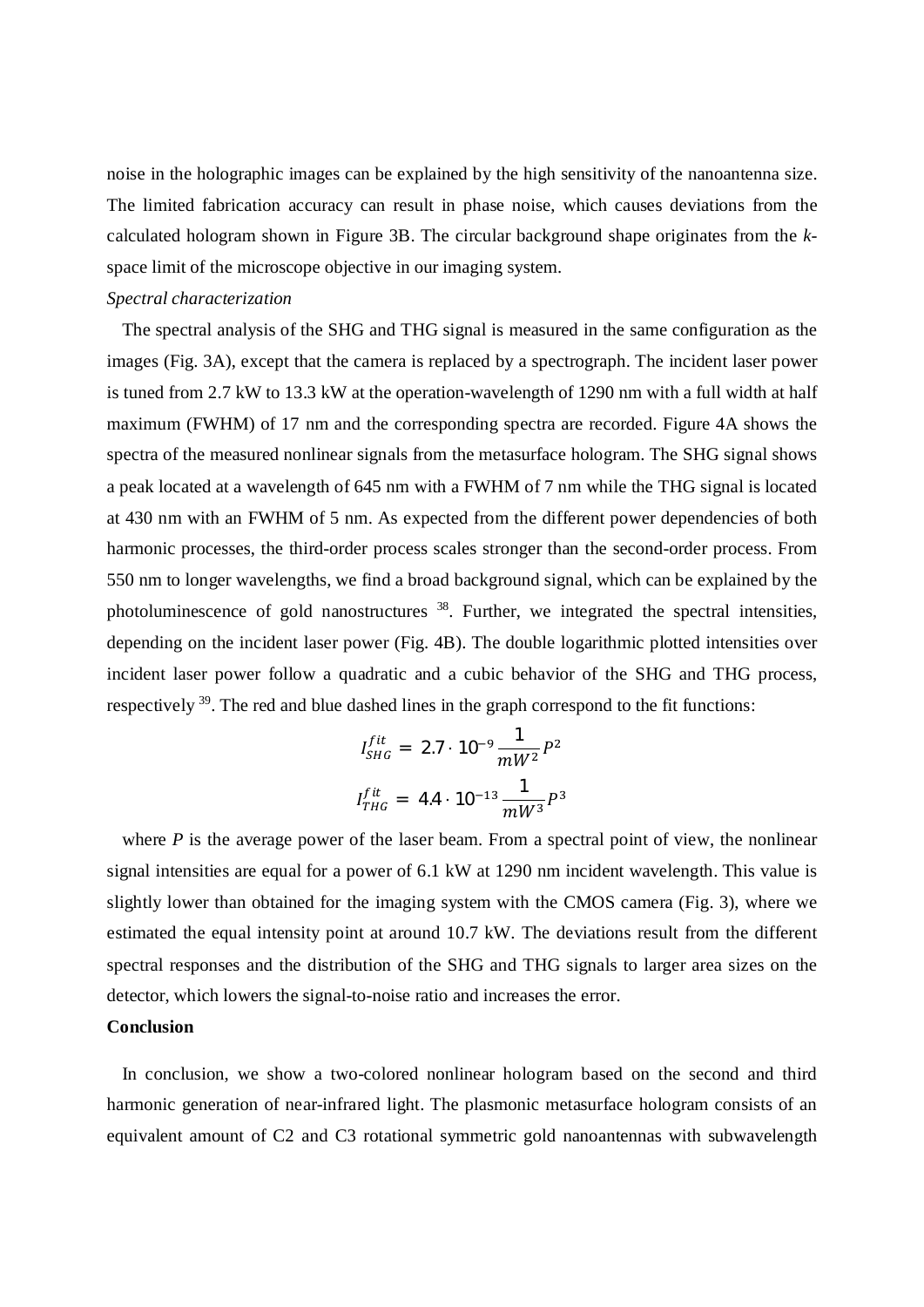thickness. Based on the nonlinear Pancharatnam-Berry phase, we encoded a dual-color phase-only hologram in the orientation of the C2 and C3 nanoantennas to generate a visible holographic image. We show that a balanced signal ratio of both nonlinear signals, SHG and THG, can form a bicolored image. Further, the nonlinear response can be modulated depending on the structure's geometry, as well as on the incident wavelength and laser power. Thus, it is in general possible to engineer multi-harmonic nonlinear optical devices with adapted strength of the involved harmonic processes and simultaneously encode spatial phase information. Our approach demonstrates an alternative way to realize colored holograms for illumination with monochromatic light. The concept can be further extended to obtain multi-harmonic optical devices that can show different beam shaping functionalities for different nonlinear processes.

## **Acknowledgments**

This project received funding from the Deutsche Forschungsgemeinschaft (DFG, German Research Foundation) – SFB-Geschäftszeichen TRR142/2-2020 – Projektnummer 231447078 – Teilprojekt A08. The authors acknowledge the funding provided by the National Key R&D Program of China (No. 2017YFB1002900) and the European Research Council (ERC) under the European Union's Horizon 2020 research and innovation program (grant agreement No. 724306). We also acknowledge the NSFC-DFG joint program (DFG No. ZE953/11-1, NSFC No. 61861136010). L.H. acknowledges the support from the Beijing Outstanding Young Scientist Program (BJJWZYJH01201910007022) and the National Natural Science Foundation of China (No. 61775019) program.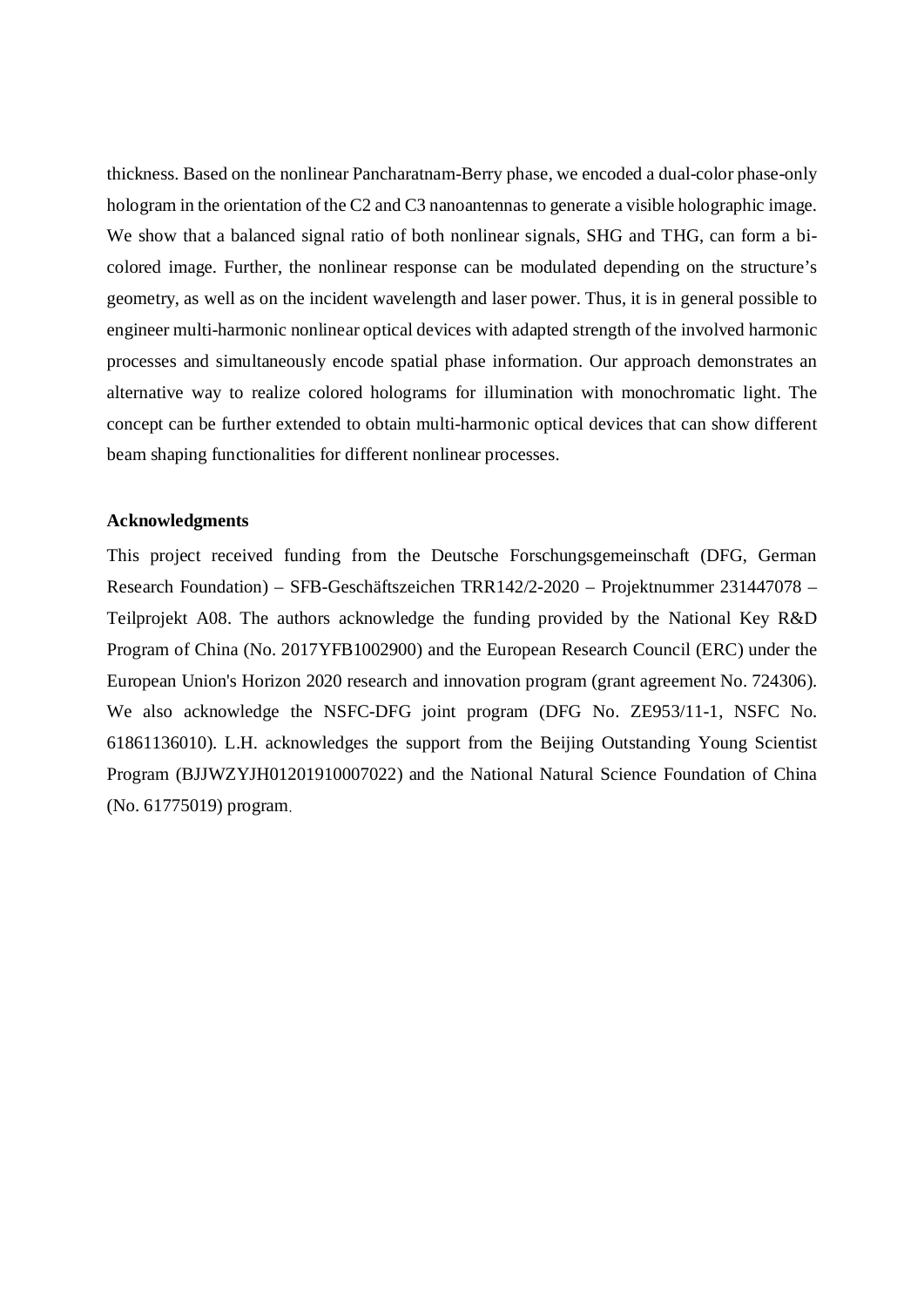

**Figure 1. Plasmonic Metasurface for nonlinear holographic image encryption.** The plasmonic meta-atoms exhibit different rotation symmetries and support different harmonic generations. Based on the Pancharatnam-Berry phase, a holographic image can be encoded, while the position of the metaatoms can be randomly distributed in a square lattice, but the rotation of each antenna is significant for the image encryption. The schematic illustration shows a nonlinear plasmonic metasurface consisting of C2 and C3 gold nanoantennas, that can carry holographic information, for instance, a colored tree and house. If the metasurface is illuminated at its resonance frequency ω, the image is generated at frequencies 2ω and 3ω.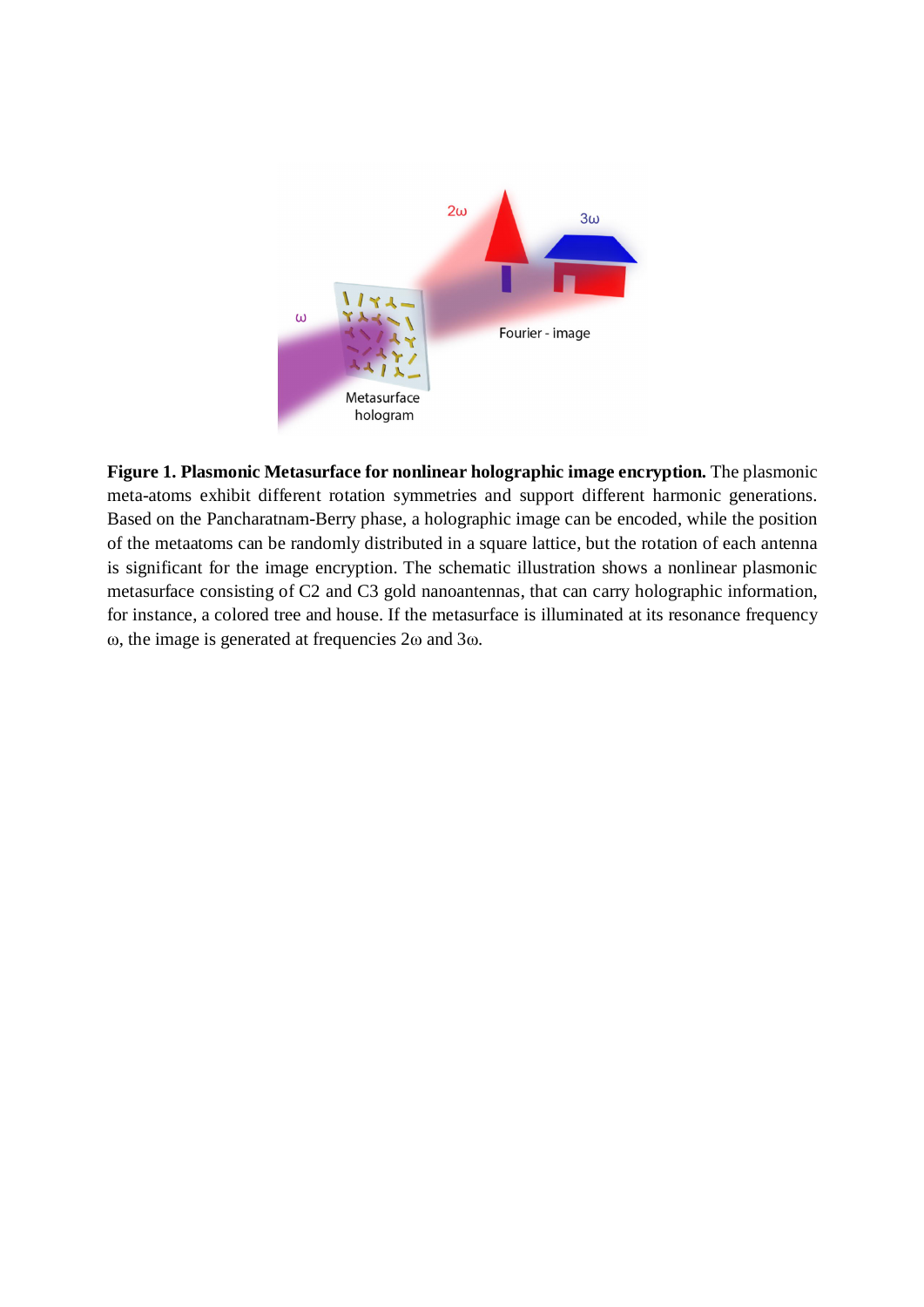

**Figure 2. Linear transmittance and metasurface design.** A) Transmittance of the nonlinear color hologram (black) for unpolarized incident light, illustrating the plasmon resonance in the nearinfrared. The transmittance of single C2 (blue) and single C3 (red) structure metasurfaces confirm the resonance frequency of the combined hologram. The blue and red dashed lines show the simulated transmittance of a C2 only and C3 only metasurface. B) The unit cell size of the metasurface is  $500 \times 500$  nm<sup>2</sup>. The arm length of the C2 and C3 structures is tailored to obtain an equal resonance. All structures are fabricated based on electron beam lithography and a lift-off process. The particles consist of 30 nm gold. Three-fold (C3) and two-fold (C2) rotation symmetric gold nanoparticles are used for second- and third-harmonic generation, respectively. C) SEM image of the nonlinear color hologram with randomized antenna placement in a square lattice.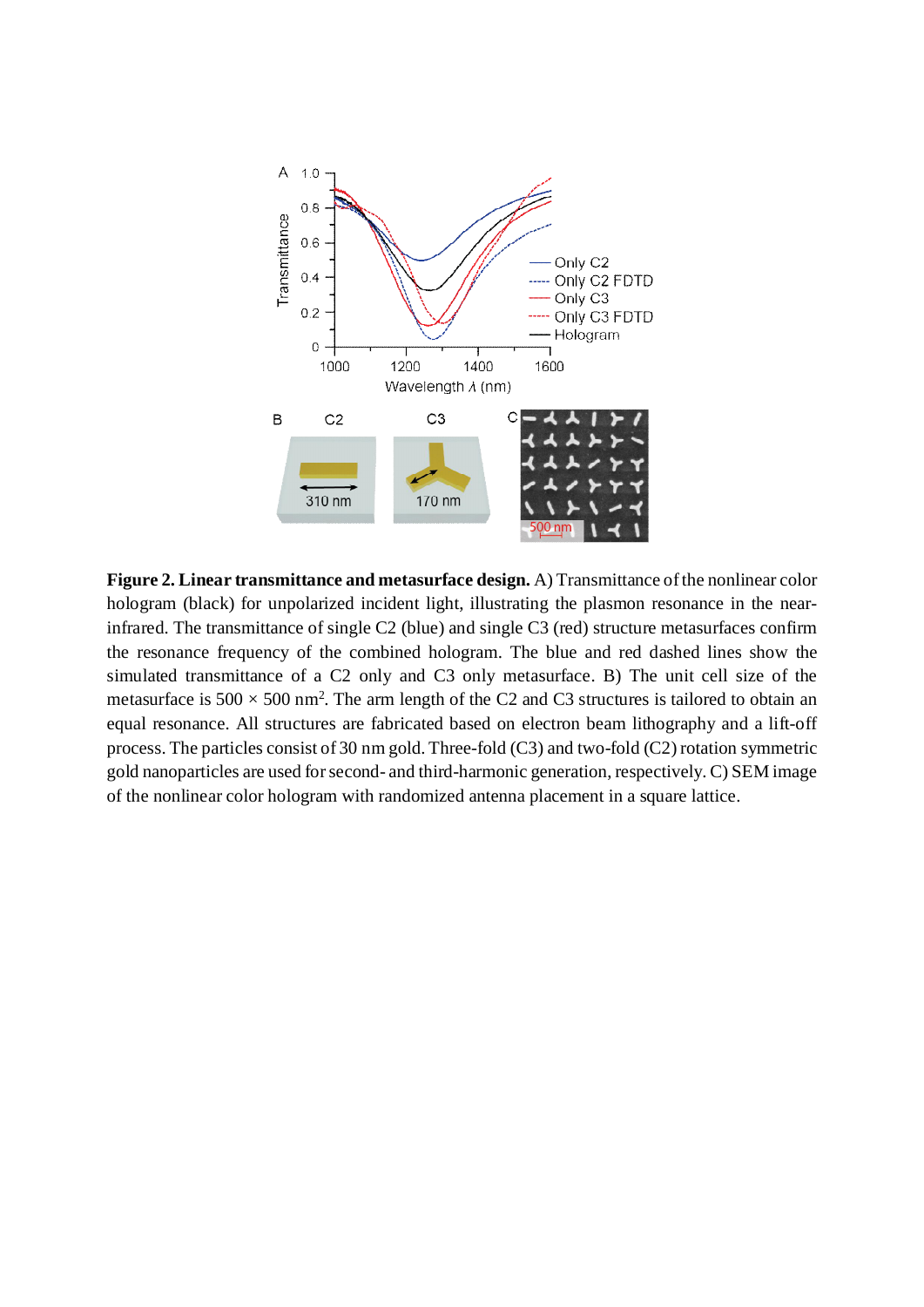

Wavelength sweep 1240 nm

1290 nm

1330 nm



**Figure 3. Two-color nonlinear meta-hologram.** A) Laser light is circularly polarized using a linear polarizer and a quarter-wave plate. The light is focused on the metasurface and the transmitted light is collected with a microscope objective  $(50x/NA = 0.42)$ . The filter F<sub>1</sub> blocks the fundamental wave, while the color filters  $F_2$  are used to choose different wavelength channels. For imaging, we use two additional lenses  $L_{2,3}$  with a focal length of 100 mm. An additional polarizer unit is used to image the cross-polarization channel on the camera. B) Colored simulated reconstruction of the hologram. C) Spectral behavior of the Fourier-image. By changing the incident wavelength of the laser, the ratio between SHG and THG signal can be changed. The red and blue dashed lines indicate areas of weak SHG and THG signals, respectively. D) Fourier-image of the nonlinear two-color hologram (SHG and THG). The wavelength of the circularly polarized input beam is 1290 nm. We use different filters to image the SHG (645 nm) and THG (430 nm) signals separately.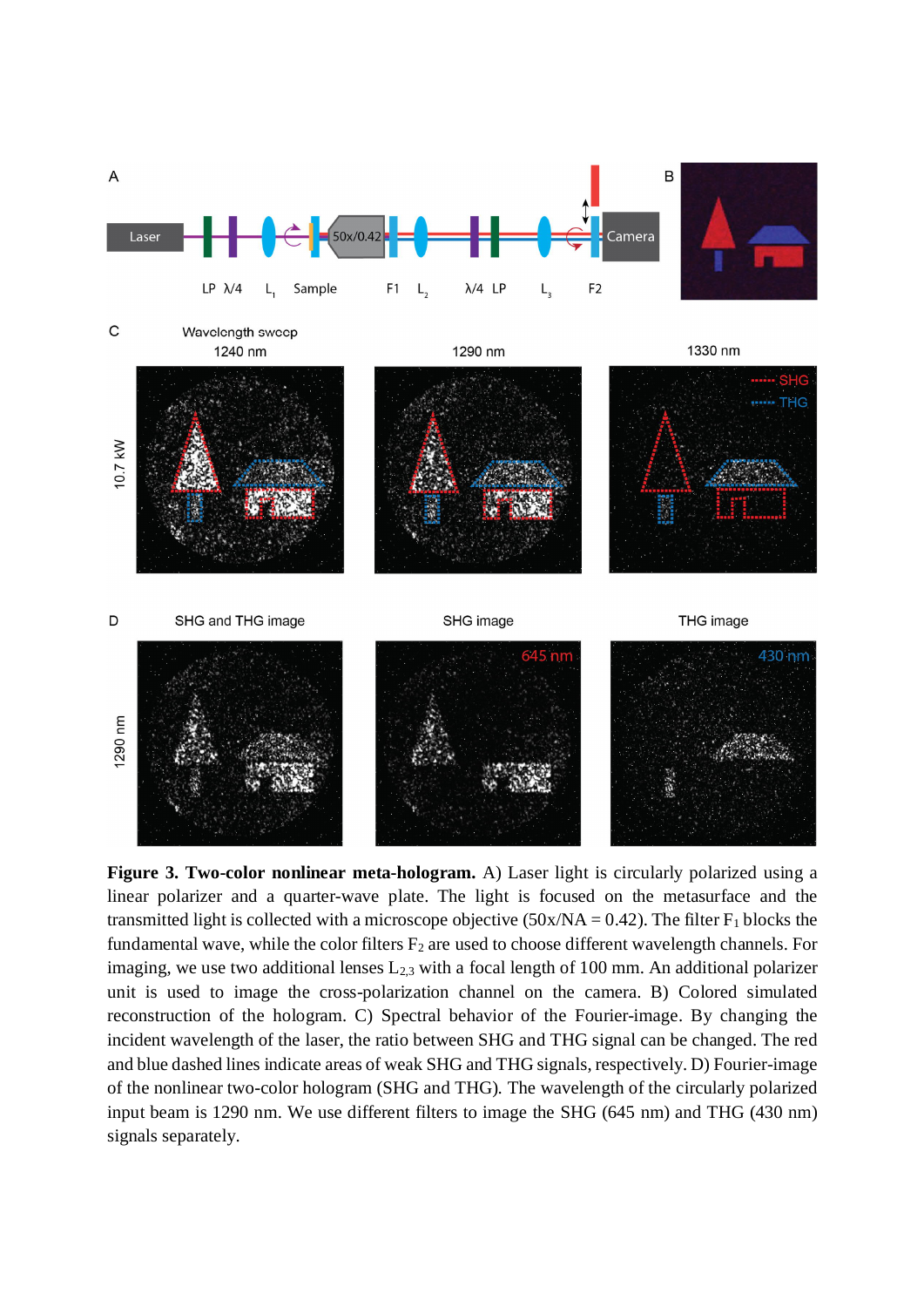

**Figure 4. Nonlinear spectral response of the nonlinear hologram.** A) Nonlinear response of the holographic metasurface for a pump wavelength of 1290 nm and peak powers between 2.7 kW and 13.3 kW. The THG and SHG signal is located at 430 nm and 645 nm, respectively. B) Integrated spectral powers of the SHG and THG signals, respectively. The red and blue dashed lines indicate the quadratic and cubic fit function, respectively. We observe a crossing point between the SHG and THG signals at about 6.1 kW.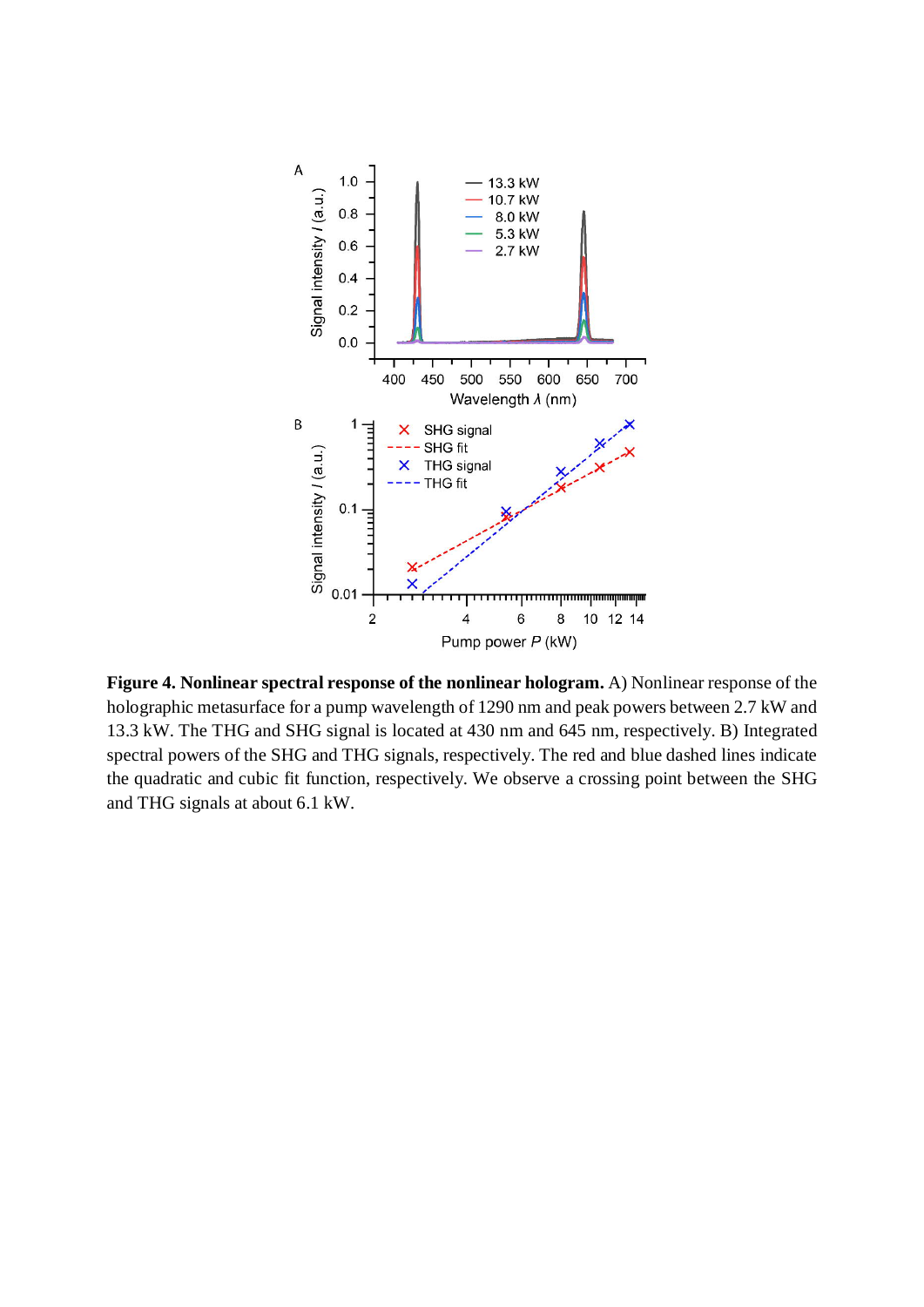#### **References**

- 1. Brown, B. R.; Lohmann, A. W., Complex Spatial Filtering with Binary Masks. *Appl. Opt.* **1966,** *5* (6), 967-969.
- 2. Jesacher, A. M., C.; Schwaighofer,; Bernet, S.; Ritsch-Marte, M., Near-perfect hologram reconstruction with a spatial light modulator. *Opt. Express* **2008,** *16* (4), 2597-2603.
- 3. Reichelt, S. H., R.; Fütterer, G.; Leister, N.; Kato, H.; Usukura, N.; Kanbayashi, Y., Full-range, complex spatial light modulator for real-time holography. *Opt. Lett.* **2012,** *37* (11), 1955-1957.
- 4. Chen, H. T.; Taylor, A. J.; Yu, N., A review of metasurfaces: physics and applications. *Rep. Prog. Phys.* **2016,** *79* (7), 076401.
- 5. Huang, L. L.; Chen, X. Z.; Mühlenbernd, H.; Zhang, H.; Chen, S. M.; Bai, B. F.; Tan, Q. F.; Jin, G. F.; Cheah, K. W.; Qiu, C. W.; Li, J. S.; Zentgraf, T.; Zhang, S., Three-dimensional optical holography using a plasmonic metasurface. *Nat. Commun.* **2013,** *4*, 2808.
- 6. Huang, L. L.; Zhang, S.; Zentgraf, T., Metasurface holography: from fundamentals to applications. *Nanophotonics* **2018,** *7* (6), 1169-1190.
- 7. Ni, X.; Kildishev, A. V.; Shalaev, V. M., Metasurface holograms for visible light. *Nat. Commun.* **2013,** *4* (1), 2807.
- 8. Zheng, G. X.; Mühlenbernd, H.; Kenney, M.; Li, G. X.; Zentgraf, T.; Zhang, S., Metasurface holograms reaching 80% efficiency. *Nat. Nanotechnol.* **2015,** *10* (4), 308-312.
- 9. Zhao, R. Z.; Sain, B.; Wei, Q. S.; Tang, C. C.; Li, X. W.; Weiss, T.; Huang, L. L.; Wang, Y. T.; Zentgraf, T., Multichannel vectorial holographic display and encryption. *Light: Sci. Appl.* **2018,** *7*, 95.
- 10. Colburn, S.; Zhan, A.; Majumdar, A., Metasurface optics for full-color computational imaging. *Sci. Adv.* **2018,** *4* (2), eaar2114.
- 11. Schlickriede, C.; Waterman, N.; Reineke, B.; Georgi, P.; Li, G. X.; Zhang, S.; Zentgraf, T., Imaging through Nonlinear Metalens Using Second Harmonic Generation. *Adv. Mater.* **2018,** *30* (8), 1703843.
- 12. Chen, Y.; Yang, X.; Gao, J., 3D Janus plasmonic helical nanoapertures for polarization-encrypted data storage. *Light: Sci. Appl.* **2019,** *8* (1), 45.
- 13. Frese, D.; Wei, Q. S.; Wang, Y. T.; Huang, L. L.; Zentgraf, T., Nonreciprocal Asymmetric Polarization Encryption by Layered Plasmonic Metasurfaces. *Nano Lett.* **2019,** *19* (6), 3976-3980.
- 14. Mun, S.-E.; Hong, J.; Yun, J.-G.; Lee, B., Broadband circular polarizer for randomly polarized light in few-layer metasurface. *Sci. Rep.* **2019,** *9* (1), 2543.
- 15. Mueller, J. P. B.; Rubin, N. A.; Devlin, R. C.; Groever, B.; Capasso, F., Metasurface Polarization Optics: Independent Phase Control of Arbitrary Orthogonal States of Polarization. *Phys. Rev. Lett.* **2017,** *118* (11), 113901.
- 16. Huang, L.; Song, X.; Reineke, B.; Li, T.; Li, X.; Liu, J.; Zhang, S.; Wang, Y.; Zentgraf, T., Volumetric Generation of Optical Vortices with Metasurfaces. *ACS Photonics* **2017,** *4* (2), 338-346.
- 17. Ma, X.; Pu, M.; Li, X.; Huang, C.; Wang, Y.; Pan, W.; Zhao, B.; Cui, J.; Wang, C.; Zhao, Z.; Luo, X., A planar chiral meta-surface for optical vortex generation and focusing. *Sci. Rep.* **2015,** *5* (1), 10365.
- 18. Stav, T.; Faerman, A.; Maguid, E.; Oren, D.; Kleiner, V.; Hasman, E.; Segev, M., Quantum entanglement of the spin and orbital angular momentum of photons using metamaterials. *Science* **2018,** *361* (6407), 1101.
- 19. Georgi, P.; Massaro, M.; Luo, K. H.; Sain, B.; Montaut, N.; Herrmann, H.; Weiss, T.; Li, G. X.; Silberhorn, C.; Zentgraf, T., Metasurface interferometry toward quantum sensors. *Light: Sci. Appl.* **2019,** *8*, 70.